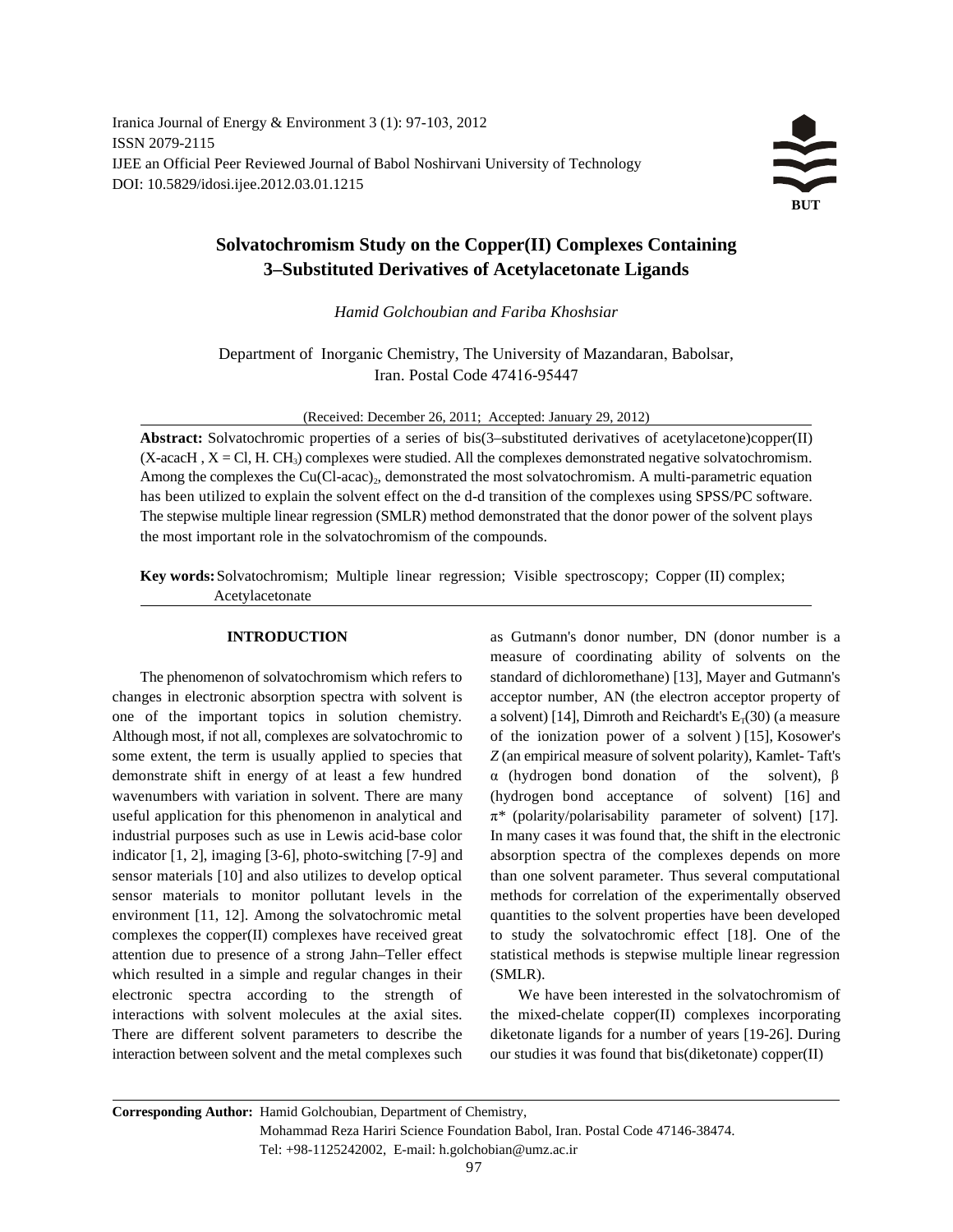

 $X = CH<sub>3</sub>$ , H, Cl

Scheme 1: The complexes under study.

complexes show interesting solvatochromism. Although these kinds of complexes were prepared long time ago [27] and their structures were well established [28-30], based on our knowledge their solvatochromism have not been investigated yet. As a result, herein we report the solvatochromism study of  $[Cu(X-acoc)]$  complexes in which X-acac stands for 3–substituted derivatives of acetylacetonate with different electronic properties as shown in Scheme 1.

**Experimentl:** The complexes of  $[Cu(X\textrm{-}acac)]$  were prepared according to published procedures [31]. All solvents were spectral-grade and all other reagents were used as received. All the samples were dried to constant weight under a high vacuum prior to analysis.

The electronic absorption spectra were measured using a Braic2100 model UV-Vis spectrophotometer.

**Data Analysis:** All the absorption maxima reported were taken from experimental curves of the d-d transition of the complexes. Multivariate statistical methods have been used in the classification and selection of solvents. The empirical parameters of the solvent polarity were used as basic data sets. These parameters can be obtained directly from literature [32].The extraction of the chemical information contained in such a data set can be carried out by statistical method of Multiple Linear Regression analysis (MLR). Multiple linear regression of a dependent variable  $Y_s$ , with a series of explanatory variable  $X_1, X_2, X_3, Y_4$ etc., in Equation (2) is a well-established model. The variable  $Y<sub>s</sub>$  is the solvent-dependent property  $(v_{\text{max}})$  in this study) in a given solvent, Y<sub>o</sub> the statistical quantity representing the value of the property in the reference solvent (dichloromethane),  $X_1$ ,  $X_2$ ,  $X_3$ , etc. (explanatory variable) represent independent but complementary solvent parameters which account for the solute-solvent interaction mechanism and  $a_1$ ,  $a_2$ ,  $a_3$ , etc. are the regression coefficients describing the sensitivity of property  $Y_s$  to the different solute-solvent interaction mechanism. That is suitable selection of bulk and molecular properties of solvents constitute of linear or multiple regression analysis model equations.

$$
Y_s = Y_0 + a_1 X_1 + a_2 X_2 + a_3 X_3 ... + a_n X_n \tag{1}
$$

The solvent properties investigated are Dimroth and Reichardt's  $E_r(30)$ , Kamlet and Taft's  $\alpha$ ,  $\beta$ ,  $\pi^*$ , Gutmann's donor DN and acceptor number AN.

In this report a stepwise multiple linear regression (SMLR) method was used to generate the best models of the solvent parameters using SPSS/PC software package [33]. The stepwise method involves three main steps 1) identifying an initial model, 2) changing the model at the previous step by adding or removing a parameter and 3) obtaining the best model when stepping is no longer possible and all the parameters reviewed and evaluated to specify which one contributes the most to the equation [34]. The variance of the data in this procedure plays a main role so that when a new parameter is entered into the equation its value changes. When the importance of a parameter with entering new data decreases the stepwise method removes the weakened parameter. This procedure continues till a final equation is obtained. The final equation is also tested for stability and validity of the results by the computer program itself. The appropriate equation is selected by considering four criteria, namely, multiple correlation coefficients (R), standard error (S.E.), F-statistic and the number of parameters in the model (N). The best model is the one with higher R and F-values, lower standard error, the least number of parameters and high ability for prediction [35]. In Parameter selection, variables with small variance *t* (not significant at the 5% level) were then removed. "*t"* value is the solventindependent coefficients divided by S.E.

## **RESULTS AND DISCUSSION**

All the complexes are easily soluble in a wide range of organic solvents. The presence of a strong Jahn-Teller effect on the Cu(II) ions made them good solvatochromic probes. The electronic absorption spectra of the complexes are characterized by a broad structureless band in the visible region attributed to the promotion of an electron in the low energy orbitals to the hole in  $d_{x-y}^2$ orbital of the copper(II) ion  $(d^9)$ . The visible spectral changes of these complexes in the selected solvents are illustrated in Fig. 1. The positions of the  $v_{\text{max}}$  values of the complexes along with the molar absorptivities are collected in Table 1. As the results illustrate, the energy change on the absorption spectra of compounds is as large as  $4030 - 3130$  cm<sup>-1</sup> over the solvents studied. The greatest solvatochromic effect is displayed by complex  $\text{[Cu(Cl-acac)}_2\text{]}$  (4030 cm<sup>-1</sup>).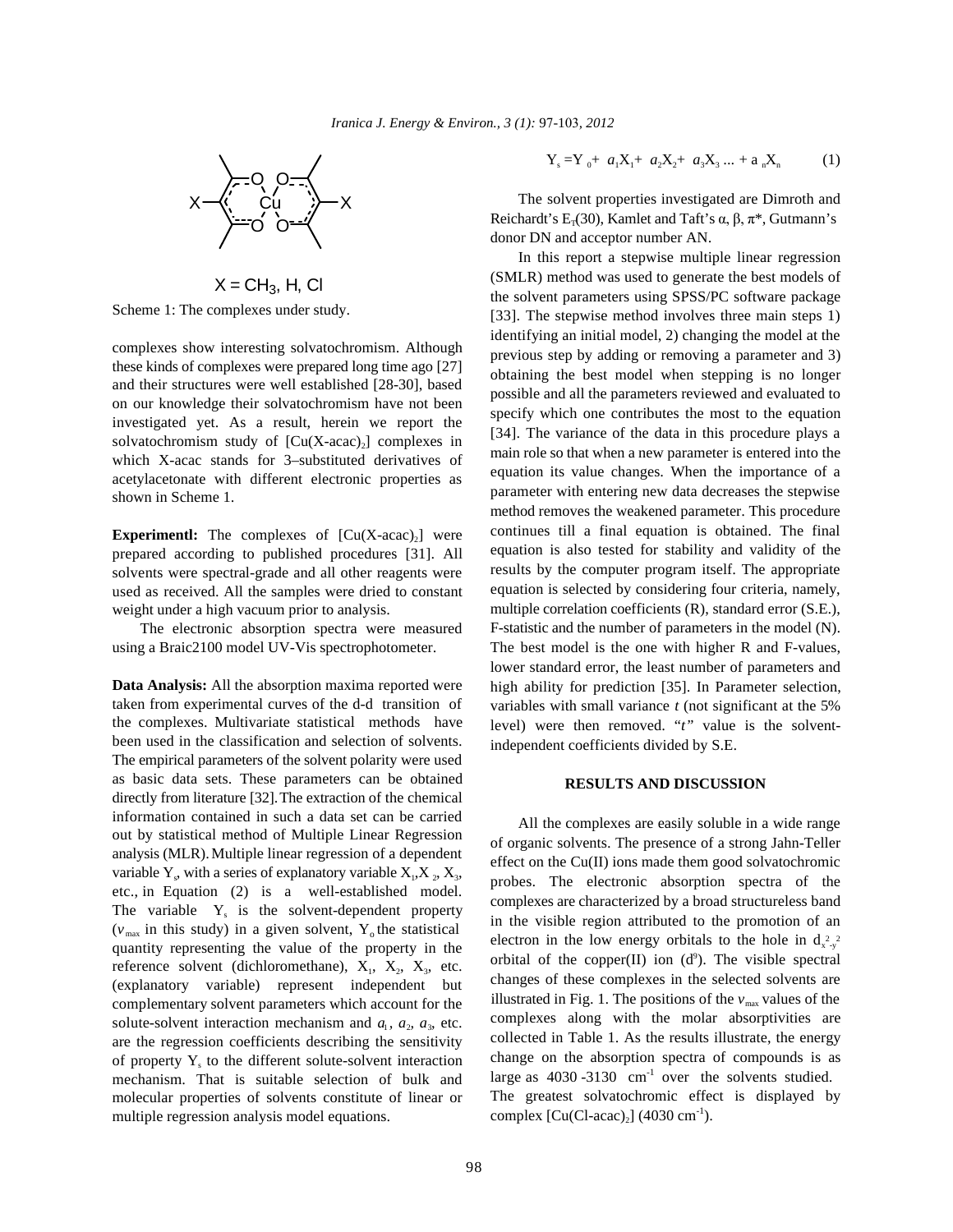|  |  |  | Iranica J. Energy & Environ., 3 (1): 97-103, 2012 |  |  |  |  |  |  |  |
|--|--|--|---------------------------------------------------|--|--|--|--|--|--|--|
|--|--|--|---------------------------------------------------|--|--|--|--|--|--|--|

| Table 1: Electronic absorption maxima of the complexes in various solvents: $v_{\text{max}}/10^3 \text{ cm}^{-1}$ ( $\varepsilon/\text{M}^{-1}\text{cm}^{-1}$ ) |  |  |
|-----------------------------------------------------------------------------------------------------------------------------------------------------------------|--|--|
|-----------------------------------------------------------------------------------------------------------------------------------------------------------------|--|--|

|                                  |                                        |       | Table 1: Electronic absorption maxima of the complexes in various solvents: $v_{max}/10^{\circ}$ cm $^{*}$ ( $\varepsilon/M$ $^{*}$ cm $^{*}$ ) |                       |             |                 |
|----------------------------------|----------------------------------------|-------|-------------------------------------------------------------------------------------------------------------------------------------------------|-----------------------|-------------|-----------------|
| Solvent                          |                                        |       | $Cu(Cl\text{-}acac)_2$                                                                                                                          | $Cu(H\text{-}acac)_2$ |             | $Cu(CH3-acac)2$ |
| Dichloromethane (DCM)            |                                        |       | 18.52 (40.4)                                                                                                                                    | 18.35 (32.7)          |             | 18.28(60.5)     |
| Nitrobenzene (NB)                |                                        |       | 18.32(40.0)                                                                                                                                     | 18.25(32.6)           |             | 18.02 (81.8)    |
| Benzonitrile (BN)                |                                        |       | 16.45(56.8)                                                                                                                                     | 16.23(40.3)           |             | 16.08(58.5)     |
| Acetone (AC)                     |                                        |       | 16.39(62.0)                                                                                                                                     | 15.92(46.8)           |             | 16.03(65.7)     |
| Tetrahydofuran (THF)             |                                        |       | 16.34(61.4)                                                                                                                                     | 15.60(45.3)           |             | 15.92(60.3)     |
| Ethanol (EtOH)                   |                                        |       | 16.03(52.2)                                                                                                                                     | 15.34(40.3)           |             | 15.87(57.5)     |
| Methanol (MeOH)                  |                                        |       | 16.00(52.3)                                                                                                                                     | 15.06(59.1)           |             | 15.72 (53.4)    |
| Dimethylforamide (DMF)           |                                        |       | 15.67 (78.9)                                                                                                                                    | 15.20(56.5)           |             | 15.46 (67.9)    |
| Dimethylsulfoxide (DMSO)         |                                        |       | 15.29(67.8)                                                                                                                                     | 14.93 (59.4)          |             | 15.80 (77.0)    |
| Pyridine (Py)                    |                                        |       | 14.88 (87.3)                                                                                                                                    | 14.53 (76.8)          |             | 15.65 (74.2)    |
| Hexamethylphosphorictriam (HMPA) |                                        |       | 14.49 (47.7)                                                                                                                                    |                       |             | 15.15(54.4)     |
|                                  | Table 2: The solvent parameter values. |       |                                                                                                                                                 |                       |             |                 |
| Solvent                          | DN                                     | AN    | ß                                                                                                                                               | $\alpha$              | $E_T(30)$ . | $\pi^*$         |
| <b>DCM</b>                       | 0.0                                    | 20.40 | 0.10                                                                                                                                            | 0.13                  | 40.7        | 0.82            |
| NB                               | 4.4                                    | 14.80 | 0.30                                                                                                                                            | 0.00                  | 41.5        | 1.01            |
| <b>BN</b>                        | 11.9                                   | 15.50 | 0.37                                                                                                                                            | 0.00                  | 41.5        | 0.90            |
| Ac                               | 17.0                                   | 12.50 | 0.43                                                                                                                                            | 0.08                  | 42.2        | 0.71            |
| THF                              | 20.0                                   | 8.00  | 0.55                                                                                                                                            | 0.00                  | 37.4        | 0.58            |
| EtOH                             | 22.9                                   | 37.10 | 0.75                                                                                                                                            | 0.86                  | 51.9        | 0.54            |
| MeOH                             | 23.3                                   | 41.30 | 0.66                                                                                                                                            | 0.98                  | 55.4        | 0.60            |
| <b>DMF</b>                       | 26.6                                   | 16.00 | 0.69                                                                                                                                            | 0.00                  | 43.8        | 0.88            |
| <b>DMSO</b>                      | 29.8                                   | 19.30 | 0.76                                                                                                                                            | 0.00                  | 45.1        | 1.00            |



Py 33.1 14.20 0.64 0.00 40.5 0.87 HMPA 38.8 10.6 1.05 0.00 40.9 0.87

Fig. 1: Absorption spectra of the complexes in selected solvents. Absorption spectra in other solvents are omitted for clarity.

spectra of the complexes, the absorption frequencies  $(v_{max})$  computer program, being accepted, rejected, or exchanged were correlated with the solvatochromic Equation (1). until certain statistical criteria are met. The solvent Hence, The frequencies of the d-d absorption transition parameters used include Gutmann's donor DN and band  $(v_{max})$  of each complexes in various solvents with acceptor numbers AN, electron pair donating ability

To explore the solvent effects on the absorption offered in Equation (1) one by one to the statistical their own solvent parameters shown in Table 2 were β, hydrogen bonding ability  $\alpha$ , Reichardt's  $E_T(30)$  and  $\pi^*$ .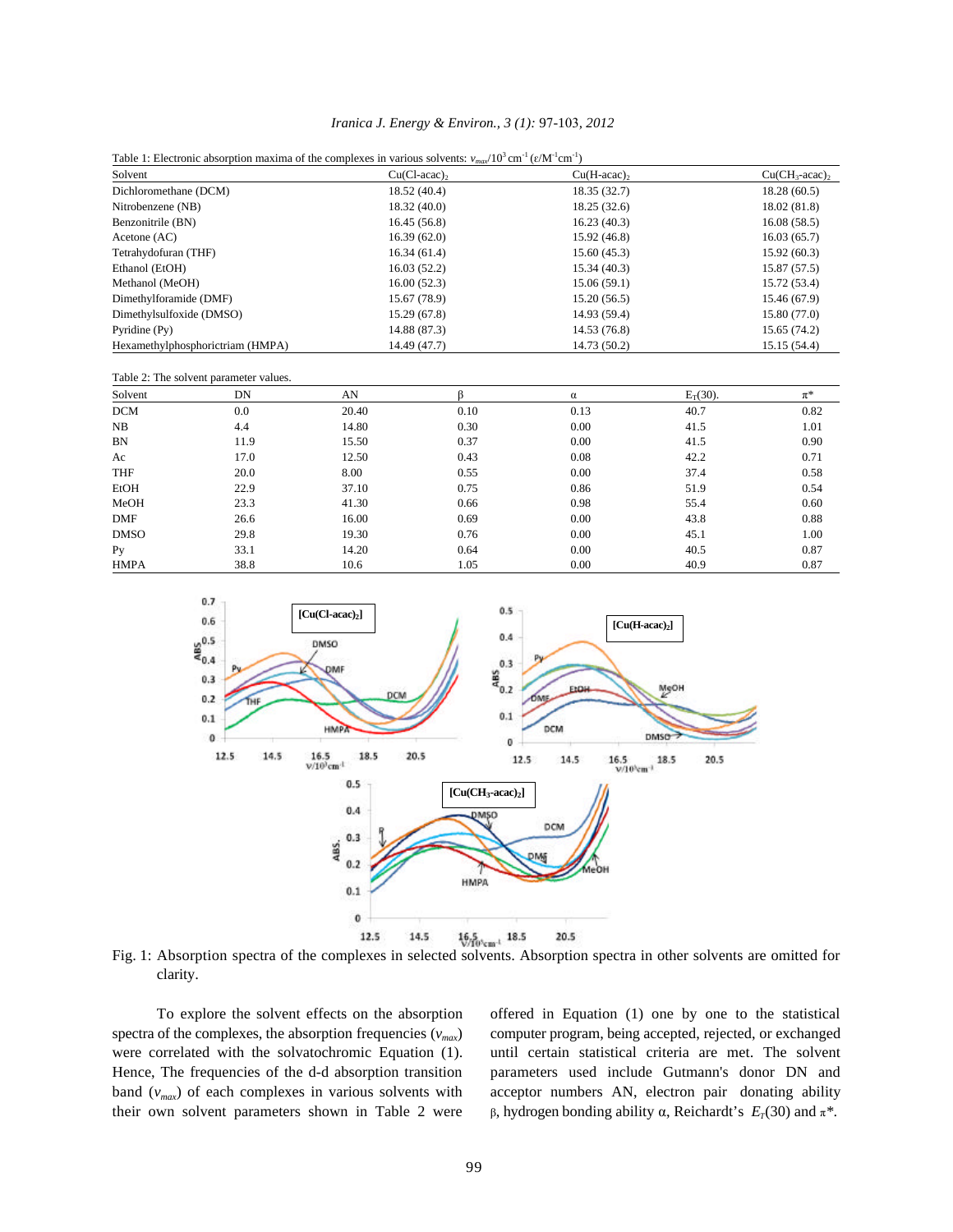|  |  |  | Iranica J. Energy & Environ., 3 (1): 97-103, 2012 |  |  |  |  |  |  |  |
|--|--|--|---------------------------------------------------|--|--|--|--|--|--|--|
|--|--|--|---------------------------------------------------|--|--|--|--|--|--|--|

|                       | Table 3: Selected models of stepwise MLR method and related values of F, R, S.E. and $\Delta v_{max}$ |         |       |        |                                         |
|-----------------------|-------------------------------------------------------------------------------------------------------|---------|-------|--------|-----------------------------------------|
| Complexes             | Equations                                                                                             | E       |       | S.E.   | $\Delta v_{\rm max}$ (cm <sup>-1)</sup> |
| $Cu(Cl$ -acac),       | $v_{max}/10^3$ = -0.104(±0.008)DN <sub>solv</sub> + 18.370(±0.181)                                    | 184.274 | 0.976 | 0.286  | $4.03\times10^{3}$                      |
| $Cu(H\text{-}acac)$ , | $v_{\text{max}}/10^3$ = -0.105(±0.013)DN solv + 18.001(±0.300)                                        | 67.780  | 0.94  | 0.457  | $3.82\times10^{3}$                      |
| $Cu(CH_3$ -acac),     | $v_{\text{max}}/10^3$ = -0.076( $\pm$ 0.013)DN <sub>solv</sub> + 17.762( $\pm$ 0.302)                 | 35.523  | 0.893 | 0.4788 | $3.13\times10^{3}$                      |

Table 4: The quality of the obtained models by means of  $O<sup>2</sup>$  PRESS and PRESS/SSY and predictive correlation coefficient (R ).

| Compound                 | $\mathsf{Q}^2$                                                                                   | <b>PRESS</b> | PRESS/SSY |
|--------------------------|--------------------------------------------------------------------------------------------------|--------------|-----------|
| $Cu(Cl\text{-}acac)$ ,   | 0.9223                                                                                           | 1.23         | 0.077     |
|                          | $v_{max}$ experimental = 0.9812 $v_{max}$ predicted +0.3374<br>$R_{\text{pre}} = 0.961$          |              |           |
| $Cu(H\text{-}acac)$ ,    | 0.8226<br>$v_{max}$ experimental = 1.004 $v_{max}$ predicted + 0.049<br>$R_{\text{pre}} = 0.912$ | 3.08         | 0.1773    |
| $Cu(CH_3\text{-}acac)$ , | 0.715<br>$v_{max}$ experimental = 1.098 $v_{max}$ predicted -1.502<br>$R_{pre} = 0.853$          | 2.91         | 0.285     |

 $v_{\text{max}} = v_{\text{max}}^{\circ}$  a DN + b AN + c  $\beta$  + d  $\alpha$  + d  $E_r(30)$  + e  $\pi^*$ 

absorption frequencies with the solvent parameters donor number of solvents. The plots obtained from are illustrated in Table 3. The data in the table show that  $v_{\text{max}}$  (experimental) against  $v_{\text{max}}$  (predicted) values are the dominate solvent effect in all complexes is due to  $DN$  shown in Fig. 2. and the contribution of the other solvent parameters were According to the results obtained, the DN parameter

for choosing prediction power of the proposed model for the coefficient *a* indicates a red shift as the donor number all complexes. The cross-validation methodology is of solvents increases. The red shift observed in the d-d essential since a model with good statistics values visible absorption band originates in variation of Lewis necessarily do not have a good prediction potential. acid-base interaction between the chelates around the Three cross-validation parameters, calculated for the copper ions and the respective solvents molecules. Since proposed model, [36] are presented in Table 4. approaching of the polar solvent molecules to the axial The parameters in Table 4 are defined as: PRESS as position of the complexes causes a strong repulsion PRESS =  $\sum (Y_{\text{pred}} - Y_{\text{exp}})^2$ ; SSY as the sum of squares of and the electron pair of the solvents and hence deviation of the experimental values from their means, decreasing the energy require to transfer the electrons to SSY =  $\sum (Y_{\text{exp}} - Y_{\text{mean}})^2$  and Q<sup>2</sup> as the cross validation squared coefficient,  $Q^2 = 1$ -PRESS/SSY, where Y<sub>pred</sub>: predicted,  $Y_{\text{exp}}$ ; experimental,  $Y_{\text{mean}}$ ; mean values of the

validation Q<sup>2</sup> values were obtained ( $Q^2 > 0.70$ ;  $Q^2 = 0.72$  - correlation for all complexes. 0.92). PRESS is important cross-validation parameter In the series of the complexes the shifts induced in a of the model. Its value less than SSY indicate that the substituent group of X in X-acac chelate which controls PRESS/SSY ranges between 0.285-0.077, indicating that electron-attracting  $(X = Cl)$  or electron-releasing  $(X = CH_3)$ 

*v* the DN model for complexes is significant. To confirm our (2) finding,  $v_{\text{max}}$  values predicted by Equation (1) are The results obtained from the correlation of the experimental error, the value agrees well with compared with the obtained  $v_{\text{max}}$  values. Within the

rejected based on the statistical criteria explained in the of the solvent has a dominate contribution in Equation (1) experimental section. for compounds and governs in the shift of the d-d A cross-validation methodology was also carried out absorption band of the complexes. The negative sign of the predictive residual error sum of squares, between electron in the  $dz^2$  orbital of the copper(II) ions decreases nearly linearly with the increasing of the donor target properties ( $v_{\text{max}}$ ), respectively. values of the complexes versus the donor number of the As the results showed in Table 4, good cross- solvents as shown in Fig. 3 demonstrated good  $d_{x}2_{y}2$  orbital. Accordingly, the position of this band numbers of the solvents. The plots of the observed  $v_{\text{max}}$ 

accounting for a good estimate of the real predictive error given solvent depend upon the electronic properties of model predicts better than chance and can be considered the magnitude of the in-plane ligand field strength, the statistically significant. To be reasonable model, strength of the axial bonds formed between the central PRESS/SSY should be smaller than 0.4. In our case, copper(II) ion and solvent molecules. Introducing an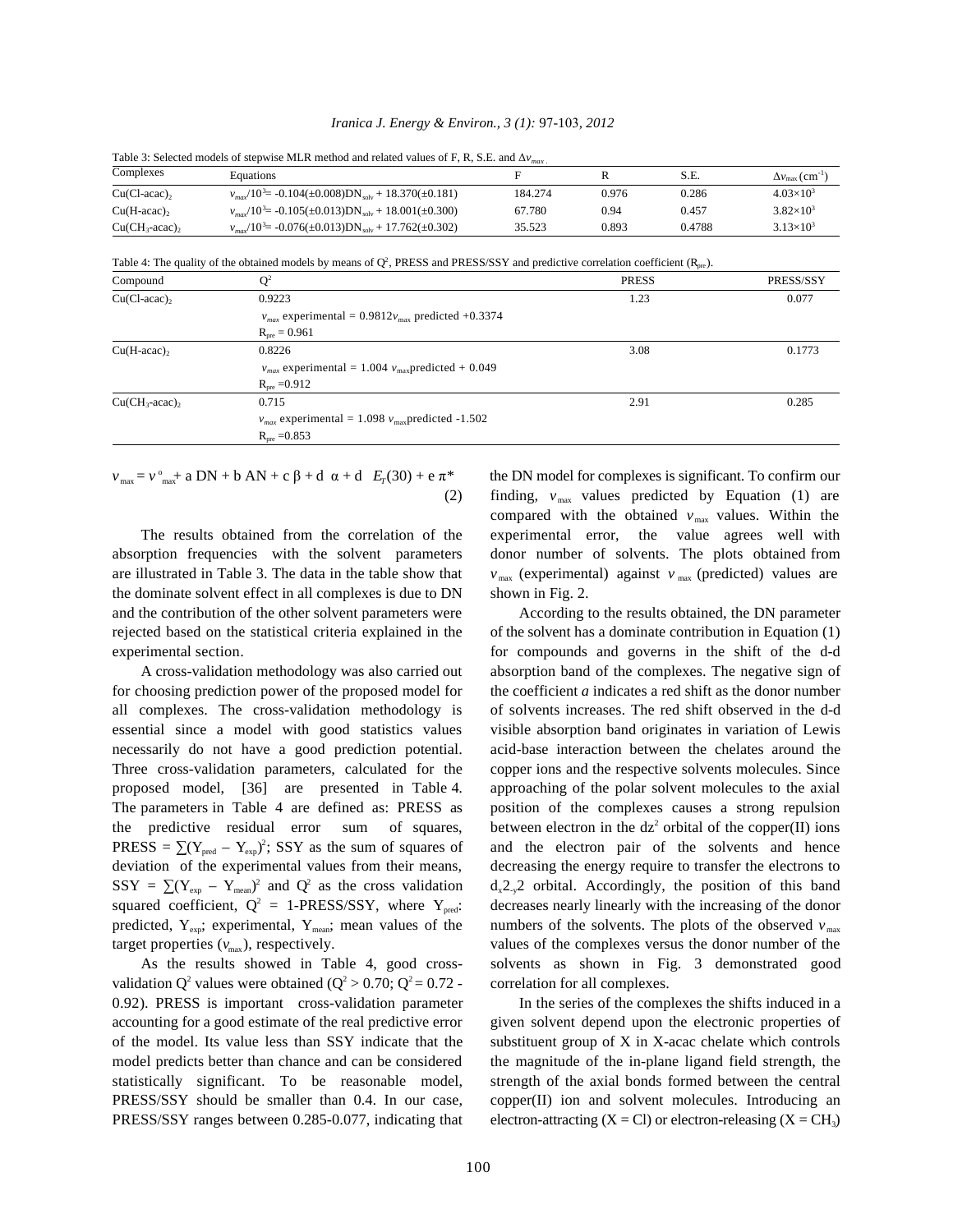





Fig. 3: The plots of the observed  $v_{\text{max}}$  values against the calculated  $v_{\text{max}}$  values for complexes.

substituent on the acac chelate alters the Lewis acidity of molecules to approach the axial center and accordingly, ligand field strength. In other words, presence of Cl-acac ion electron-poor, which makes it easier for solvent

CuO<sub>4</sub> chromophore and consequently, its equatorial leading to a greater solvatochromic effect. As evident chelate makes the coordination sphere around the metal solvent decreases in the following order of acac chelate. from Fig. 1 and Table 1 the  $v_{\text{max}}$  values in one particular Cl-acac>H-acac>CH<sub>3</sub>-acac.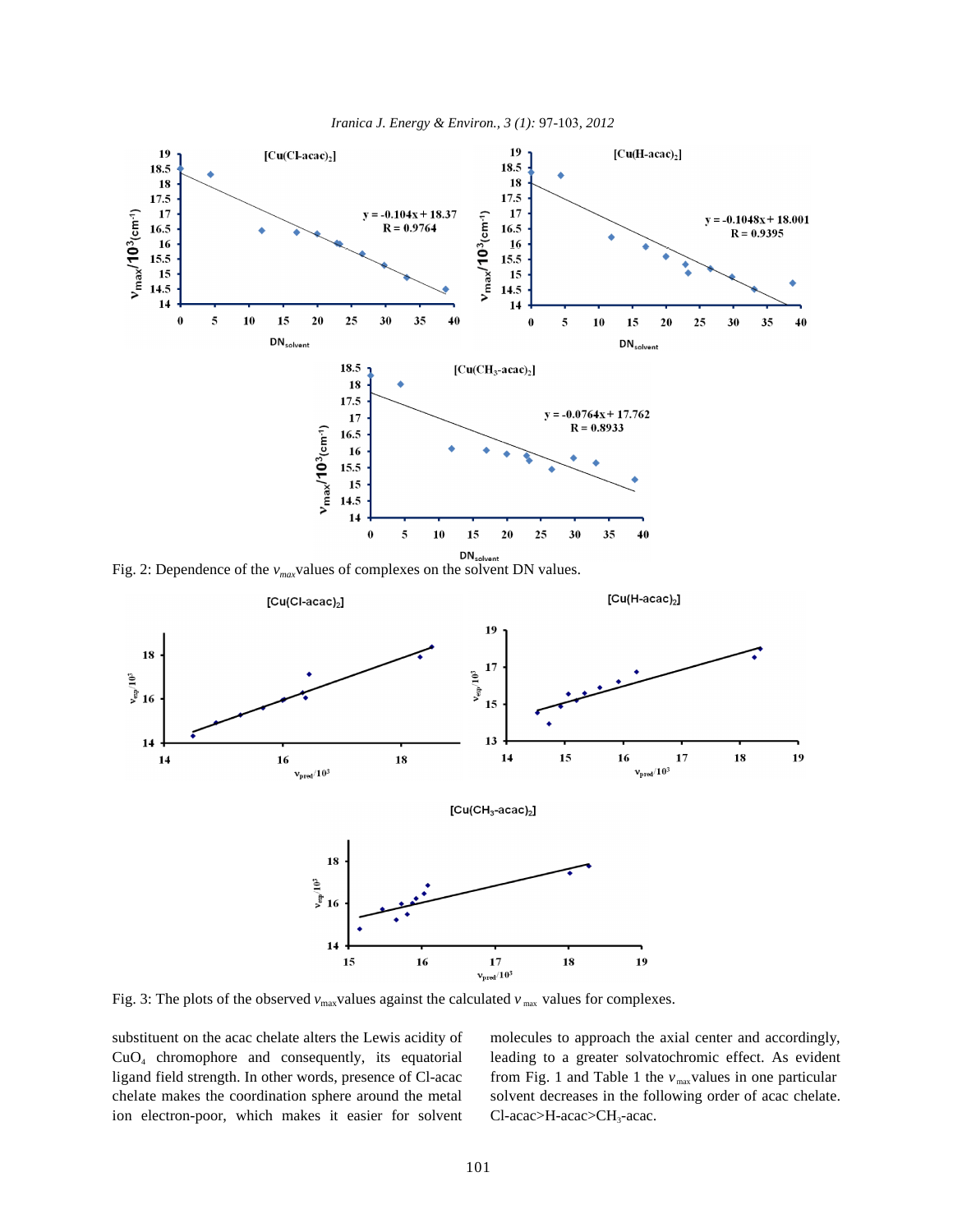It is clear from Fig. 1 that the spectra in non- 3. Yamamoto, R. and T. Maruyama, 1994. Jpn. Kokai coordinating solvents such as dichloromethane and Tokyo Koho, JP: 06073169. nitrobenzene two absorption maxima are observed while 4. Masuda, Y. and F. Inatsugu, 1975. Jpn. Kokai Tokyo in coordinating solvents only an absorption maximum Koho, JP: 50121176. with non-Gaussian profile is detected. Thus, it can be 5. Golden, M.L., J.C. Yarbrough, J.H. Reibenspies, reasonable to assume a square planar geometry for N. Bhuvanesh, P.L. Lee, Y. Zhang and complexes in non-coordinating solvents in which causes M.Y. Darensbourg, 2004. In the Proceedings of the two d-d transitions as  $d_{xy} \rightarrow d_{x^2-y^2}$  and  $(d_{xz} d_{yz}) \rightarrow d_{x^2-y^2}$  2004, 228th ACS National Meeting, Philadelphia, PA, whereas, in coordinating solvents an octahedral United State, August pp: 22-26. coordination geometry contributes to the molecular 6. Fontan, C.A. and R.A. Olsina, 1989, Talenta. 4-(3,5 structure in solution, merging two absorption bands into dichloro-2-pyridylazo)-1,3-diaminobenzene as a a non-Gaussian profile as a result of the Jahn-Teller effect. metallochromic indicator for the complexometric

copper (II) complexes were studied in solution. Their Acc. Chem. Res., 36(6): 692-700. solvatochromism behaviors were examined with different 8. Marder, S.R. and J.W. Perry, 1994. Nonlinear Optical solvent parameters using SMLR computational method. Polymers: Discovery to Market in 10 Years. Science. The statistical evaluation of the data  $(R, S, E, F-test, Q^2$  263(5154): 1706-1707. and PRESS/SSY) indicated that the DN parameter of the 9. Sato, O., S. Hayami, Y. Einaga and Z.Z. Gu, 2003. solvent plays the most important role in the Control of the Magnetic and Optical Properties in solvatochromic behavior of the complexes. It was found Molecular Compounds by Electrochemical, that the solvatochromic behavior of the complexes Photochemical and Chemical Methods. Bull. Chem. depends upon two main factors, the coordination ability Soc. Jpn, 76(3): 443-470. of solvents and the nature of electronic properties of the 10. Schanze, K.S. and R.H. Schmehl, 1997. Applications substituent of X in the X-acac moiety. All complexes of Inorganic Photochemistry in the Chemical and demonstrated negative solvatochromism due to Biological Sciences - Contemporary Developments. coordination of solvent molecules with different donor J. Chem. Educ., 74(6): 633-636. power to the axial site of the copper(II) ion in which 11. Sone, K. and Y. Fukuda, 1987. Inorganic resulted change in the geometry of the complexes from Thermochromism in: Inorganic Chemistry concepts, square planar to octahedron in solution. Among the Springer: Berlin/Heidelberg. complexes investigated the Cu(Cl-acac)<sub>2</sub>, displayed 12. Meinershagen, J.L. and T. Bein, 2001.

Mazandaran University of the Islamic Republic of Iran. Molecular Interactions, Plenum Press: New York.

- 1. Sone, K., Y. Fukuda, H. Tanaka, H. Ohtaki and Chem., 106(6): 1235-1257. R. Tamamushi, 1983. Ions and Molecules in Solution; 15. Reichardt, C., 1994. Solvatochromic Dyes as Solvent
- 2. Miyamoto, K., M. Sakamoto, C. Tanaka, E. Horn and Y. Fukuda, 2005. Syntheses, Structures, Spectroscopic Properties and Thermal Behavior of Nickel(II) Mixed-Ligand Complexes with *N*,*N*,*N*',*N*'- Tetramethylethylenediamine, Benzoylacetonate and a Halide Anion. Bull Chem. Soc. Jpn, 78(6): 1061-1071.
- 
- 
- 
- determination of Cu(II) with EDTA, 36(9): 945-949.
- **CONCLUSION** 7. Sato, O., 2003. Optically Switchable Molecular The solvatochromic properties of bis (diketonate) Photochromism and Photoinduced Magnetization Solids:? Photoinduced Spin-Crossover,
	-
	-
	-
	-
- highest  $\Delta v_{\text{max}}$  value  $(\Delta v_{\text{max}} (v_{\text{max}})_{\text{EOM}} (v_{\text{max}})_{\text{HMPA}})$ . Solvatochromism of a Copper(II) **ACKNOWLEDGEMENT** Complex Encapsulated in EMT Zeolite Cages. Adv. (Tetramethylethylenediamine)-(acetylacetonate)+ Mater., 13(3): 208- 211.
	- We are grateful for the financial support of 13. Gutmann, V., 1978. The Donor-Acceptor Approach to
		- **REFERENCES** acceptor number A quantitative empirical parameter 14. Mayer, U., V. Gutmann and W. Gerger, 1975. The for the electrophilic properties of solvents. Monatsh.
	- Elsevier (Eds.) Amsterdam, pp: 251. Polarity Indicators . Chem. Rev., 94(8): 2319-2358.
		- 16. Marcus, Y., 1993. The properties of organic liquids that are relevant to their use as solvating solvents .Chem. Soc. Rev., 22(6): 409-416.
		- 17. Laurence, C., P. Nicolet, M. T.Dalati, J.L.M. Abboud and R. Notario, 1994. The Empirical Treatment of Solvent-Solute Interactions: 15 Years of .pi.\* .J. Phys. Chem. 98(23): 5807-5816.